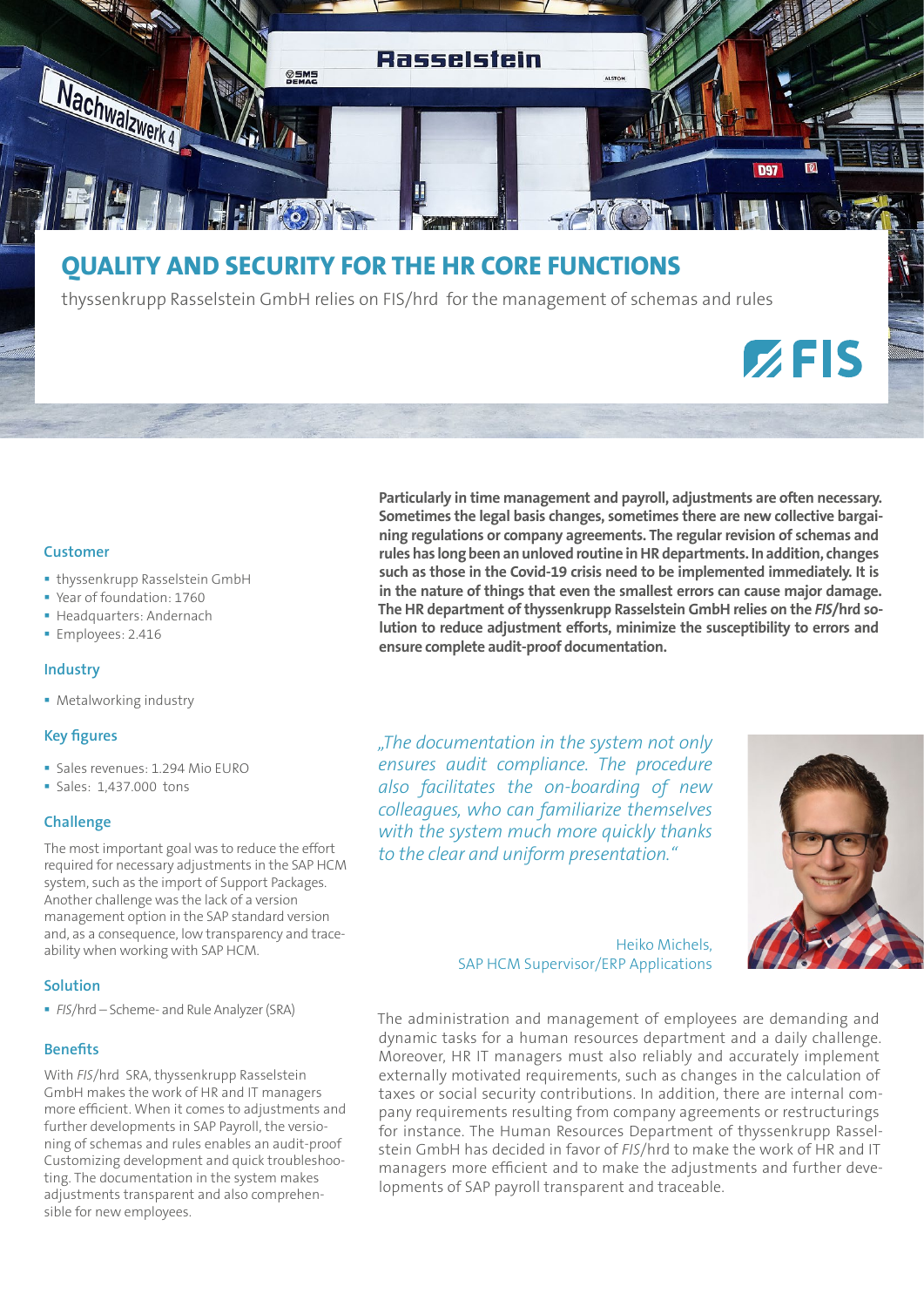#### **Easy adjustment and large functional scope**

The *FIS*/hrd Schema and Rule Analyzer (SRA) tool enables the subsidiary of thyssenkrupp Steel Europe AG to implement a new solution standard for working with schemas and rules in the SAP HCM system that control the processes for payroll and time management. The functional scope, which includes, among other things, a comparison and matching function, but also enables documentation – especially of reasons for changes – in the system, goes far beyond SAP standard. In addition, the software can be adjusted individually through customer-specific settings.

The most important goal of thyssenkrupp Rasselstein GmbH was to significantly reduce the effort required for necessary adjustments in the SAP HCM system. The *FIS*/hrd SRA solution used makes this possible in an uncomplicated way by means of precisely fitting functions. When importing Support Packages, the matching function makes it easier to identify passages that contain necessary adjustments for your own SAP HCM system.

Even internally motivated adaptation requirements, for example due to company agreements, are much easier to implement with *FIS*/hrd thanks to a clear structure and user guidance. In addition, collaboration in development teams is simplified as joint work on schemas and rules can be better coordinated. By using the *FIS*/hrd Schema and Rules Analyzer, the thyssenkrupp HR IT department was able to significantly reduce the effort required for necessary adjustments.

#### **Fast error identification and increased security**

The basic processes for creating an SAP payroll are defined by a payroll schema. In order to make these processes traceable over time in the event of changes, the SAP standard version does not offer adequate support in the form of version management. *FIS*/hrd fills this gap and offers the possibility to generate and compare versions. After all, despite all the care taken, errors can creep in during the adaptation of complex payroll systems. The extensive options for versioning and fast and efficient error analysis were therefore another important reason for thyssenkrupp Rasselstein GmbH to opt for *FIS*/hrd. With the *FIS*/hrd SRA comparison function, discrepancies can be found and cleared up quickly and reliably. All changes are documented and comparisons can be made between version levels or across systems. Rasselstein significantly increases the security of the payroll by using this tool. In this way, the billing process can be reliably designed and further optimized at any time, even in case of high complexity.

#### **Audit compliance und documentation in the SAP HCM system**

In many companies, adjustments in IT work processes are still documented outside the SAP system. This means that employees have to document every work step in other programs, such as Excel, Word or even in paper form, in order to make their work traceable. This approach is time-consuming, error-prone and confusing. At thyssenkrupp Rasselstein GmbH, seamless documentation using *FIS*/hrd takes place automatically and directly at the corresponding object in the SAP system. "The documentation in the system not only ensures audit compliance. The procedure also faci-